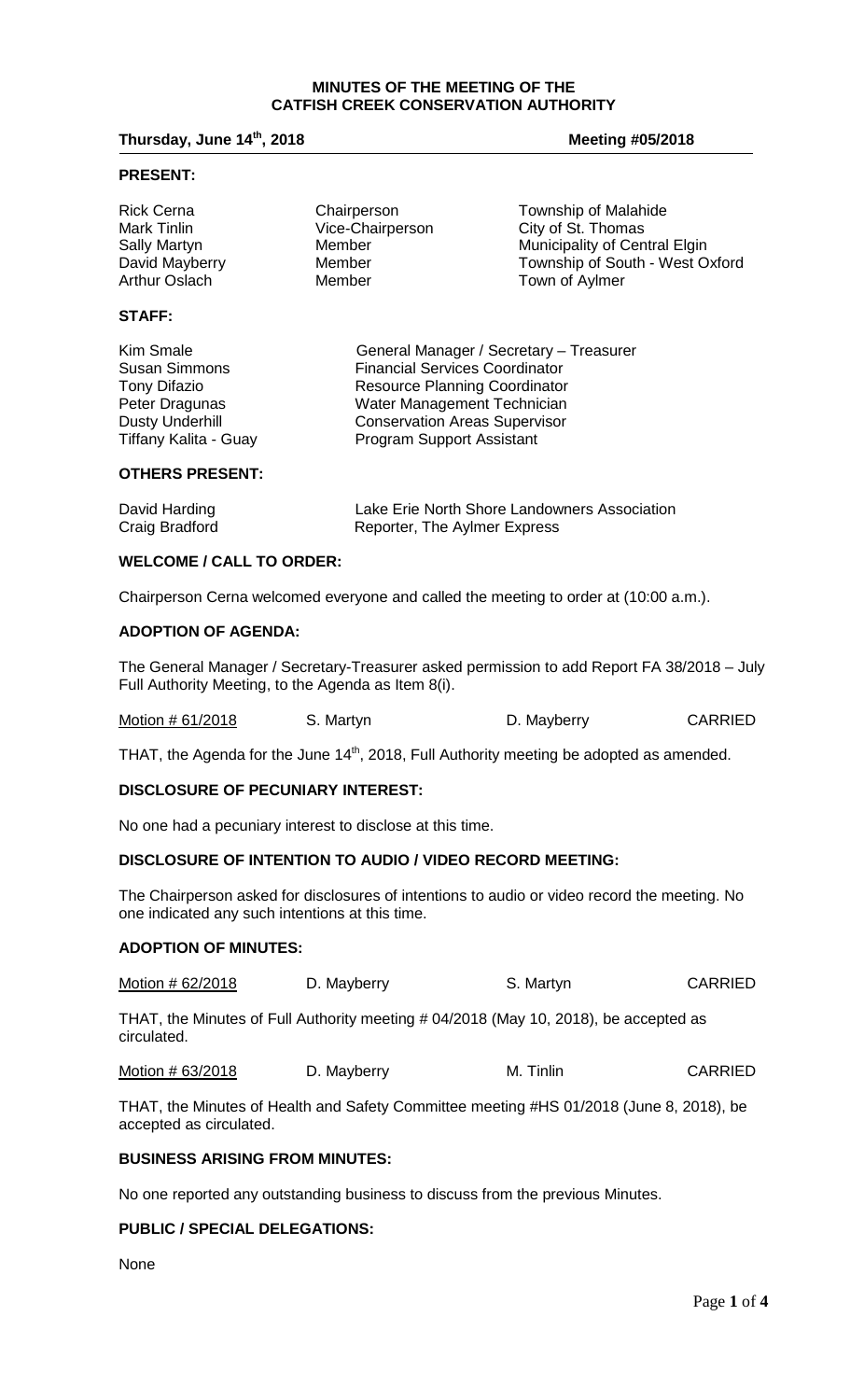## **REPORTS:**

Report FA 30/2018 – Monthly Staff Reports, was presented, discussed, and resolved.

| Motion # 64/2018                                                                                                                                                                      | S. Martyn                                                                              | M. Tinlin   | <b>CARRIED</b> |  |
|---------------------------------------------------------------------------------------------------------------------------------------------------------------------------------------|----------------------------------------------------------------------------------------|-------------|----------------|--|
|                                                                                                                                                                                       | THAT, Staff Reports for the month May, 2018, be noted and filed.                       |             |                |  |
| and resolved.                                                                                                                                                                         | Report FA 31/2018 – May Summary of Revenue and Expenditures, was presented, discussed, |             |                |  |
| Motion # 65/2018                                                                                                                                                                      | M. Tinlin                                                                              | D. Mayberry | <b>CARRIED</b> |  |
| THAT, Report FA 31/2018, be noted and filed.                                                                                                                                          |                                                                                        |             |                |  |
|                                                                                                                                                                                       | Report FA 32/2018 – Accounts Payable, was presented, discussed, and resolved.          |             |                |  |
| Motion # 66/2018                                                                                                                                                                      | M. Tinlin                                                                              | S. Martyn   | <b>CARRIED</b> |  |
| THAT, Accounts Payable totaling \$50,670.91, be approved for payment as presented in Report<br>FA 32/2018.                                                                            |                                                                                        |             |                |  |
| Report FA 33/2018 – Monthly Plan Review, was presented, discussed, and resolved.                                                                                                      |                                                                                        |             |                |  |
| Motion # 67/2018                                                                                                                                                                      | M. Tinlin                                                                              | D. Mayberry | <b>CARRIED</b> |  |
| THAT, the Full Authority approve the Monthly Plan Review Report for the months of March,<br>April, and May, 2018.                                                                     |                                                                                        |             |                |  |
| Report FA 34/2018 – Springwater Television Advertising Campaign, was presented, discussed,<br>and resolved.                                                                           |                                                                                        |             |                |  |
| Motion # 68/2018                                                                                                                                                                      | S. Martyn                                                                              | D. Mayberry | <b>CARRIED</b> |  |
| THAT, the Full Authority authorize staff to renew the 2018 television advertising campaign with<br>CTV London for the Springwater Conservation Area as outlined in Report FA 34/2018. |                                                                                        |             |                |  |

Report FA 35/2018 – Memorandum Of Agreement, was presented, discussed, and resolved.

| Motion # 69/2018 | M. Tinlin | S. Martyn | <b>CARRIED</b> |
|------------------|-----------|-----------|----------------|
|------------------|-----------|-----------|----------------|

THAT, the Full Authority approve the Memorandum Of Agreement between Ducks Unlimited Canada and the Catfish Creek Conservation Authority as presented in Report FA 35/2018.

Report FA 36/2018 – Administrative By-Law Model, was presented, discussed, and resolved.

| Motion # 70/2018 | S. Martyn | D. Mayberry | <b>CARRIED</b> |
|------------------|-----------|-------------|----------------|
|                  |           |             |                |

THAT, Report FA 36/2018, be received as information at this time.

Report FA 37/2018 – CCCA Administrative By-Law, was presented, discussed, and resolved.

|  | Motion #71/2018 | M. Tinlin | S. Martyn | <b>CARRIED</b> |
|--|-----------------|-----------|-----------|----------------|
|--|-----------------|-----------|-----------|----------------|

THAT, the Catfish Creek Conservation Authority Administration Regulation made by the Minister of Natural Resources dated February 7<sup>th</sup>, 1985, and the Generic Regulations, Procedures and Rules of Order adopted by the Full Authority in Motion #56/85 are hereby revoked, and further;

THAT, the new Administrative By-Law for the Catfish Creek Conservation Authority attached to Report FA 37/2018, be adopted as presented.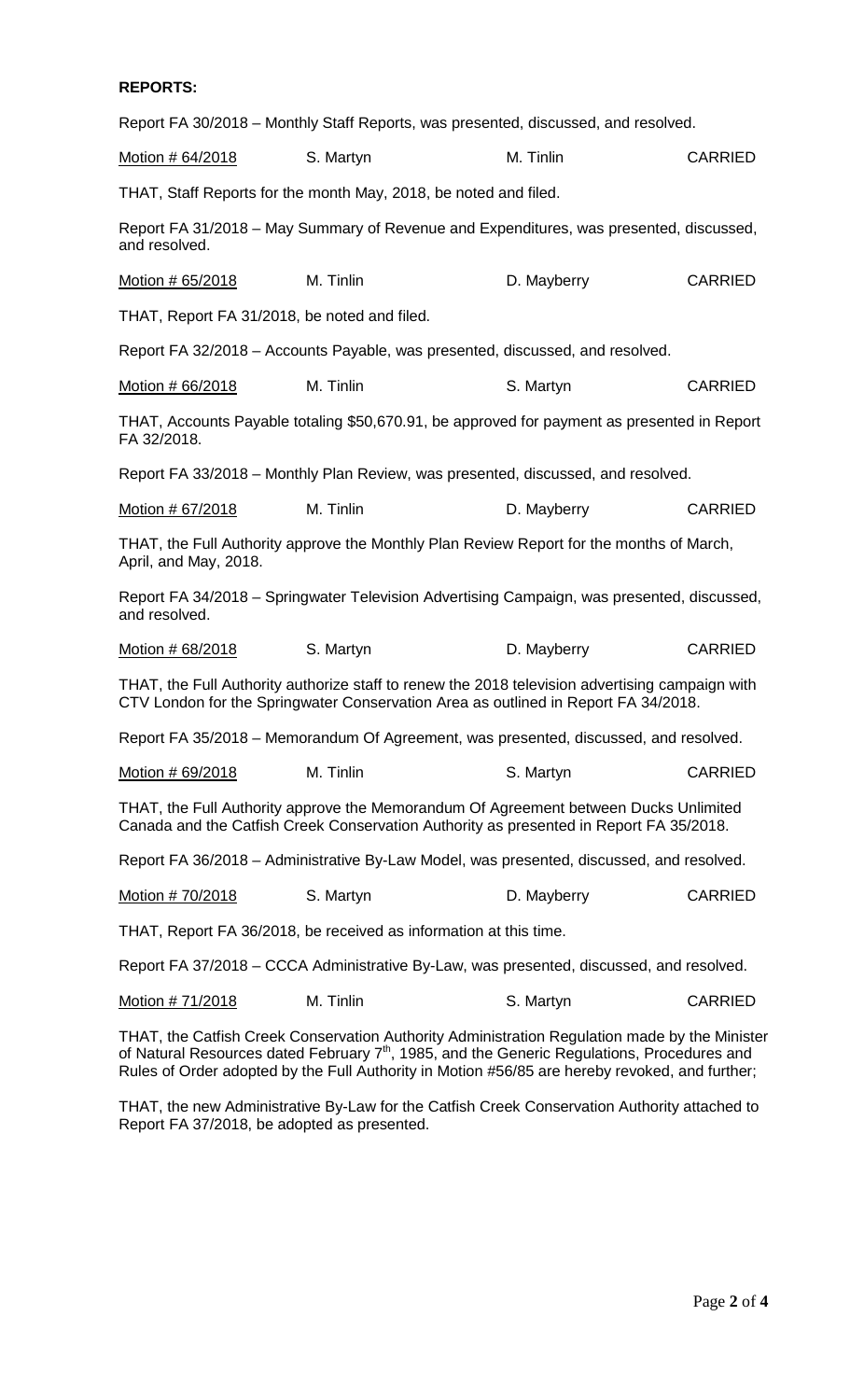Report FA 38/2018 – July Full Authority Meeting, was presented, discussed, and resolved.

Motion # 72/2018 D. Mayberry M. Tinlin CARRIED

THAT, the Chairperson, Vice-Chairperson and General Manager / Secretary-Treasurer be authorized to discharge the Accounts Payable for July, 2018; and further,

THAT, the Personal / Finance Committee be given to the power to deal with any urgent business matters that may arise prior to the next Full Authority meeting.

## **GENERAL MANAGER / SECRETARY - TREASURER'S REPORT:**

a) Conservation Land Tax Incentive Program:

The Ministry of Natural Resources and Forestry has approved the additional 46.5 acres of land purchased by the CCCA at the Yarmouth Natural Heritage Area as eligible under the Conservation Land Tax Incentive Program.

b) General Manager / Secretary-Treasurer Appointment:

The Long Point Region Conservation Authority has appointed Judy Maxwell as their new General Manager / Secretary-Treasurer. Judy has been the acting General Manager / Secretary-Treasurer at the Long Point Region Conservation Authority since December, 2017.

#### **UNFINISHED BUSINESS:**

None

### **CHAIRPERSON'S / BOARD MEMBER'S REPORT:**

Member Oslach voiced his concerns with the recent decision to allow the cutting of a Kentucky Coffee-tree at the corner of Elm Street and Talbot Street in the Town of Aylmer because of road construction work. The Kentucky Coffee-tree is listed as Threatened on the Species at Risk in Ontario (SARO) List.

### **NOTICE OF MOTIONS / NEW BUSINESS:**

a) Program Manager - Active Naturally Initiative Interviews:

The Interview Committee decided on Monday, June  $18<sup>th</sup>$ , 2018, at 1:00 p.m. to conduct interviews for the above noted position.

## **CORRESPONDENCE:**

- a) Copied:
	- None
- b) Not Copied:
	- Correspondence Register for May, 2018.

Motion # 73/2018 S. Martyn M. Tinlin CARRIED

THAT, the Correspondence Register for May, 2018, be noted and filed.

## **COMMITTEE OF THE WHOLE:**

| Motion # 74/2018 | M. Tinlin | D. Mayberry | <b>CARRIED</b> |
|------------------|-----------|-------------|----------------|
|                  |           |             |                |

THAT, the Full Authority adjourn to the Committee of the Whole to discuss one matter of litigation at (10:41 a.m.).

| Motion #75/2018<br>S. Martyn | M. Tinlin | <b>CARRIED</b> |
|------------------------------|-----------|----------------|
|------------------------------|-----------|----------------|

THAT, the Committee of the Whole rise without report at (10:57 a.m.).